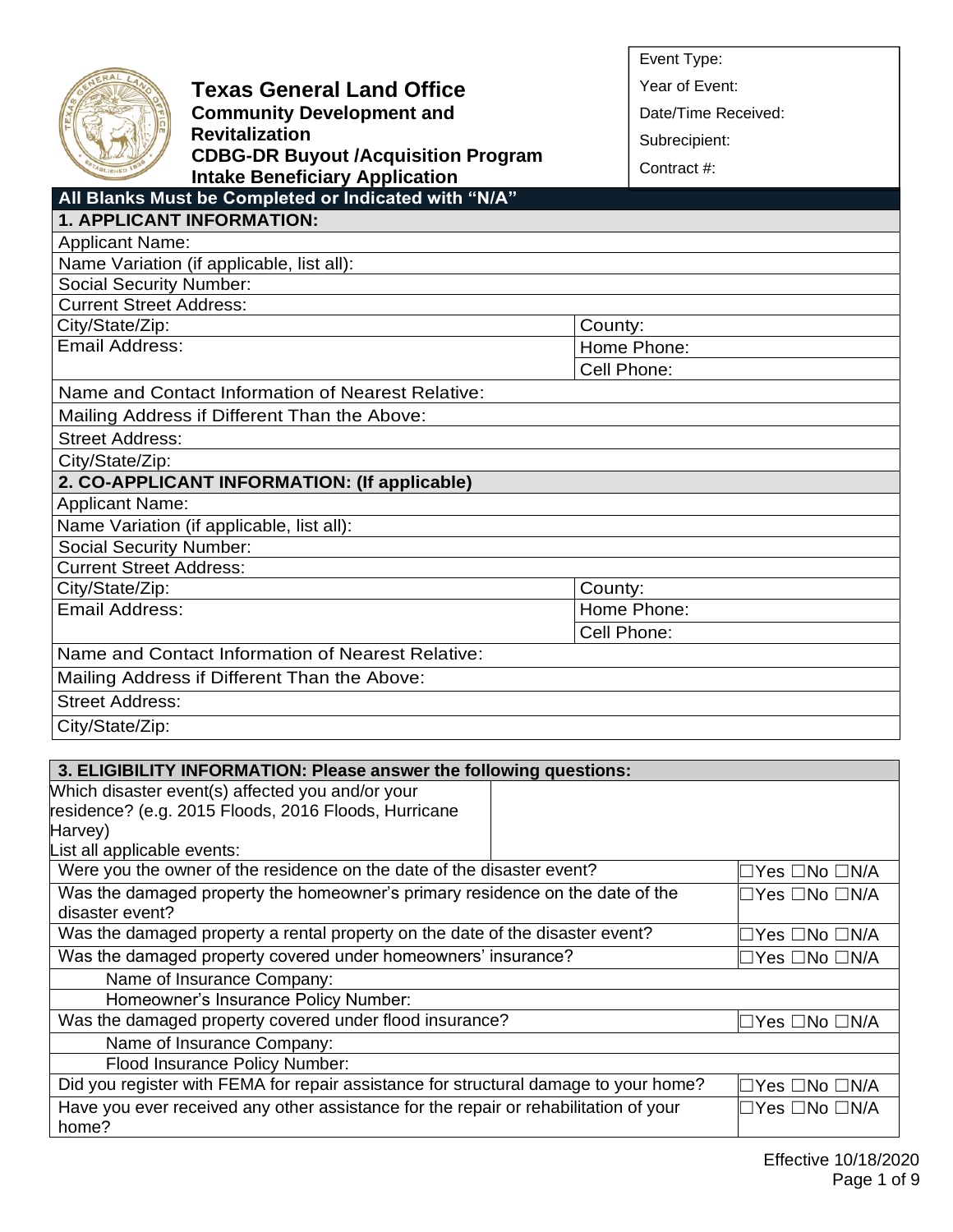| Was the residence occupied full-time at the time of the disaster by a renter?                | $\square$ Yes $\square$ No $\square$ N/A |
|----------------------------------------------------------------------------------------------|------------------------------------------|
| Was the residence occupied full-time at the time of the disaster by a homeowner?             | $\Box$ Yes $\Box$ No $\Box$ N/A          |
| Was the residence occupied full-time at the time of the disaster by a renter +<br>homeowner? | $\Box$ Yes $\Box$ No $\Box$ N/A          |

| 4. HOUSEHOLD COMPOSITION AND CHARACTERISTICS: List all current members of the household and |                                                                         |                                                                   |                                  |                                                                                                                  |  |
|---------------------------------------------------------------------------------------------|-------------------------------------------------------------------------|-------------------------------------------------------------------|----------------------------------|------------------------------------------------------------------------------------------------------------------|--|
|                                                                                             | any additional household members anticipated within the next 12 months. |                                                                   |                                  |                                                                                                                  |  |
| <b>Member</b>                                                                               | <b>Marital Status</b>                                                   | <b>Relationship to</b>                                            | Date of Birth                    | <b>Gender</b>                                                                                                    |  |
| <b>Name</b>                                                                                 | Head of                                                                 | Head                                                              |                                  |                                                                                                                  |  |
|                                                                                             | <b>Household</b>                                                        | of Household                                                      |                                  |                                                                                                                  |  |
|                                                                                             | Only                                                                    | (HOH)                                                             |                                  |                                                                                                                  |  |
|                                                                                             |                                                                         | <b>Head of Household</b>                                          |                                  |                                                                                                                  |  |
|                                                                                             |                                                                         |                                                                   |                                  |                                                                                                                  |  |
|                                                                                             |                                                                         |                                                                   |                                  |                                                                                                                  |  |
|                                                                                             |                                                                         |                                                                   |                                  |                                                                                                                  |  |
|                                                                                             |                                                                         |                                                                   |                                  |                                                                                                                  |  |
|                                                                                             |                                                                         |                                                                   | <b>Total Number of Household</b> |                                                                                                                  |  |
|                                                                                             |                                                                         | Members:                                                          |                                  |                                                                                                                  |  |
|                                                                                             |                                                                         |                                                                   |                                  |                                                                                                                  |  |
| 5. INCOME INFORMATION (COPY OF PREVIOUS YEAR TAX RETURN): To determine if you are eligible  |                                                                         |                                                                   |                                  |                                                                                                                  |  |
|                                                                                             |                                                                         |                                                                   |                                  | for funding for a specific housing program, all listed occupants over the age of 18 must provide a copy of their |  |
| previous tax return.                                                                        |                                                                         |                                                                   |                                  |                                                                                                                  |  |
|                                                                                             |                                                                         |                                                                   |                                  | Subrecipients will refer to the GLO's IRS FORM 1040/Adjusted Gross Income (AGI) Method Calculation Policy        |  |
| to determine a beneficiary's household income.                                              |                                                                         |                                                                   |                                  |                                                                                                                  |  |
| Did you file tax returns in the last two previous years?                                    | $\Box$ Yes $\Box$ No $\Box$ N/A                                         |                                                                   |                                  |                                                                                                                  |  |
| If no, you may be required to submit income documentation to substantiate your income       |                                                                         |                                                                   |                                  |                                                                                                                  |  |
| for occupants.                                                                              |                                                                         |                                                                   |                                  |                                                                                                                  |  |
|                                                                                             |                                                                         | If yes, what was your AGI reported on the most recent tax return? |                                  | \$                                                                                                               |  |

# **6. DIRECT BENEFIT DATA BY HOUSEHOLDS (DEMOGRAPHIC AND SPECIAL NEEDS INFORMATION):**

### **Ethnicity Codes:**

A – Hispanic: A person of Cuban, Mexican, Puerto Rican, South or Central American, or other Spanish culture or origin, regardless of race. Terms such as "Latino" or "Spanish Origin" apply to this category. B – Not Hispanic

| D – NUI HISPANIC                   |                               |                        |
|------------------------------------|-------------------------------|------------------------|
| <b>Race Codes:</b>                 | F - American Indian/Alaska    | J - Other Multi-racial |
| $A - White$                        | Native/White                  | $K -$ Unknown          |
| B - Black/African American         | G – Asian/White               |                        |
| $C - Asian$                        | H - Black/African             |                        |
| D - American Indian/Alaskan Native | American/White                |                        |
| E – Native Hawaiian/Other Pacific  | - American Indian/Alaska      |                        |
| <b>Islander</b>                    | Native/Black-African American |                        |
| <b>Special Needs Codes:</b>        | C - Colonia Resident          | $F -$ Public Housing   |
| $A -$ Elderly                      | $D -$ Homeless                | Resident               |
| B - Person with Disabilities*      | E – Migrant Farm Worker       | $G - V$ eteran         |
|                                    |                               | H – Wounded Warrior    |
|                                    |                               |                        |

**\*Disability Definition**: A physical or mental impairment which substantially limits one or more major life activities; a record of such an impairment; or being regarded as having such an impairment.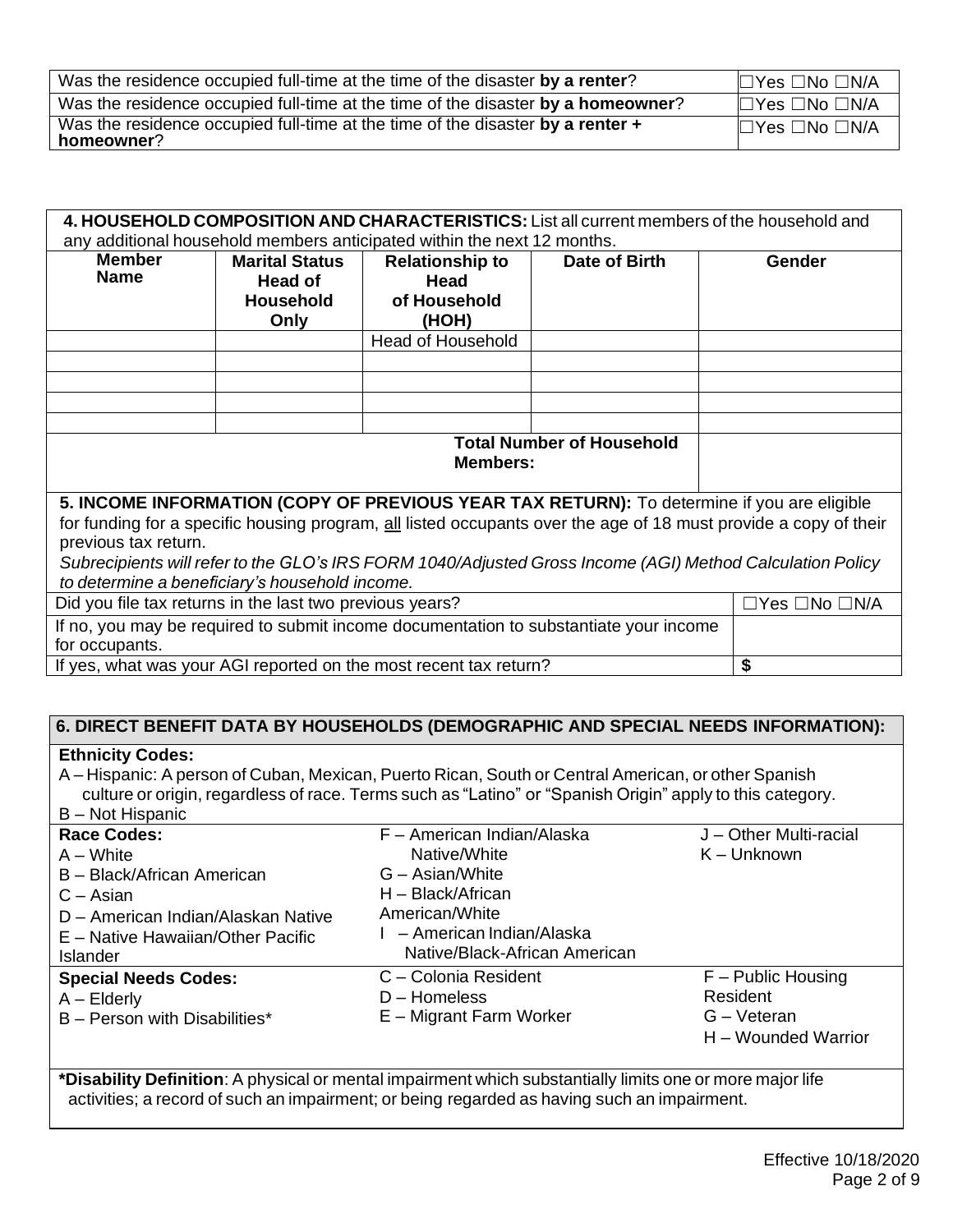|                            |      | <b>Ethnicity</b>                                                                                            |                 | Race                         |                         |                                                  | <b>Special Needs Code(s)</b> |                                 |              |
|----------------------------|------|-------------------------------------------------------------------------------------------------------------|-----------------|------------------------------|-------------------------|--------------------------------------------------|------------------------------|---------------------------------|--------------|
| 1(HOH)                     |      | Code                                                                                                        |                 |                              | Code                    |                                                  |                              |                                 |              |
| $\overline{2}$             |      |                                                                                                             |                 |                              |                         |                                                  |                              |                                 |              |
| 3                          |      |                                                                                                             |                 |                              |                         |                                                  |                              |                                 |              |
| 4                          |      |                                                                                                             |                 |                              |                         |                                                  |                              |                                 |              |
| 5                          |      |                                                                                                             |                 |                              |                         |                                                  |                              |                                 |              |
| 6                          |      |                                                                                                             |                 |                              |                         |                                                  |                              |                                 |              |
|                            |      |                                                                                                             |                 |                              |                         |                                                  |                              |                                 |              |
|                            |      | 7. DAMAGED RESIDENCE INFORMATION: Please indicate the type of structure for the property:                   |                 |                              |                         |                                                  |                              |                                 |              |
| Single Family              |      | Modular                                                                                                     | Townho          | Manufactured                 |                         | Other:                                           |                              |                                 |              |
| Home $\square$             |      | Home $\square$                                                                                              | me $\square$    | <b>Housing Unit</b><br>(MHU) |                         |                                                  |                              |                                 |              |
| Address:                   |      |                                                                                                             |                 |                              |                         |                                                  |                              |                                 |              |
| City, State, Zip:          |      |                                                                                                             |                 |                              |                         |                                                  |                              |                                 |              |
| TAX Parcel #:              |      |                                                                                                             |                 |                              |                         |                                                  |                              |                                 |              |
| Date of construction:      |      |                                                                                                             |                 |                              |                         |                                                  |                              |                                 |              |
|                            |      | Date you acquired title to the property:                                                                    |                 |                              |                         |                                                  |                              |                                 |              |
|                            |      | Total living area in sq. ft (all floors):                                                                   |                 |                              |                         |                                                  |                              |                                 |              |
|                            |      | Number of stories above ground:<br>Please answer Yes, No or N/A to the following questions:                 |                 |                              |                         |                                                  |                              |                                 |              |
| Is this a rental property? |      |                                                                                                             |                 |                              |                         |                                                  |                              |                                 |              |
|                            |      | Are you currently living at the damaged residence?                                                          |                 |                              |                         | □Yes □No □N/A<br>$\Box$ Yes $\Box$ No $\Box$ N/A |                              |                                 |              |
|                            |      | Is the property currently accessible?                                                                       |                 |                              |                         | $\Box$ Yes $\Box$ No $\Box$ N/A                  |                              |                                 |              |
|                            |      | Is the property in the floodplain?                                                                          |                 |                              |                         | $\Box$ Yes $\Box$ No $\Box$ N/A                  |                              |                                 |              |
|                            |      | If you are seeking assistance for a manufactured housing unit,                                              |                 |                              |                         | □Yes □No □N/A                                    |                              |                                 |              |
| do you own the land?       |      |                                                                                                             |                 |                              |                         |                                                  |                              |                                 |              |
|                            |      | Does the manufactured housing unit have a valid                                                             |                 |                              |                         | $\Box$ Yes $\Box$ No $\Box$ N/A                  |                              |                                 |              |
|                            |      | Statement of Ownership and Location (SOL) filed with the                                                    |                 |                              |                         |                                                  |                              |                                 |              |
|                            |      | Texas Department of Housing and Community Affairs?<br>Are there any other names on the deed for the damaged |                 |                              |                         | $\Box$ Yes $\Box$ No $\Box$ N/A                  |                              |                                 |              |
| property?                  |      |                                                                                                             |                 |                              |                         |                                                  |                              |                                 |              |
|                            |      | Have you had property foreclosed upon or are you in the<br>process of foreclosure?                          |                 |                              |                         | $\Box$ Yes $\Box$ No $\Box$ N/A                  |                              |                                 |              |
|                            |      | Does the damaged property have any liens?                                                                   |                 |                              |                         | $\Box$ Yes $\Box$ No $\Box$ N/A                  |                              |                                 |              |
|                            |      | Are you current or in good standing with a payment plan on                                                  |                 |                              |                         | □Yes □No □N/A                                    |                              |                                 |              |
| your property taxes?       |      |                                                                                                             |                 |                              |                         |                                                  |                              |                                 |              |
|                            |      | What is the current assessed value of the property?                                                         |                 |                              |                         | $\mathbb{S}$                                     |                              |                                 |              |
|                            |      | If you are required to pay child support, are you current on                                                |                 |                              |                         | $\Box$ Yes $\Box$ No $\Box$ N/A                  |                              |                                 |              |
|                            |      | your payments or in good standing with a payment plan?                                                      |                 |                              |                         |                                                  |                              |                                 |              |
| following:                 |      | If you are applying for other properties other than the one indicated above, please complete the            |                 |                              |                         |                                                  |                              |                                 |              |
| <b>Address</b>             | City | <b>Single</b>                                                                                               | <b>Assessed</b> | <b>Current</b>               | Rental                  | <b>Occupied</b>                                  | In a                         | <b>Date</b>                     | Do you       |
|                            |      | <b>Family</b><br>(SF) or                                                                                    | Value           | on<br><b>Property</b>        | <b>Property</b>         | at Time of<br><b>Disaster</b>                    | Floodplain                   | <b>Acquired</b><br><b>Title</b> | own<br>the   |
|                            |      | <b>MHU</b>                                                                                                  |                 | <b>Taxes</b>                 |                         |                                                  |                              |                                 | land?        |
|                            |      | $\square$ SF                                                                                                | \$              | $\Box$ Yes                   | $\Box$ Yes              | $\Box$ Yes                                       | $\Box$ Yes                   |                                 | $\Box$ Yes   |
|                            |      | $\square$ MHU                                                                                               |                 | $\Box$ No                    | $\Box$ No               | $\Box$ No                                        | $\Box$ No                    |                                 | $\square$ No |
|                            |      | Other<br>$\Box$                                                                                             |                 |                              |                         |                                                  |                              |                                 |              |
|                            |      | $\Box$ SF                                                                                                   | \$              | $\Box$ Yes<br>$\Box$ No      | $\Box$ Yes<br>$\Box$ No | $\Box$ Yes<br>$\Box$ No                          | $\Box$ Yes<br>$\Box$ No      |                                 | $\Box$ Yes   |
|                            |      | $\Box$ MHU                                                                                                  |                 |                              |                         |                                                  |                              |                                 | $\square$ No |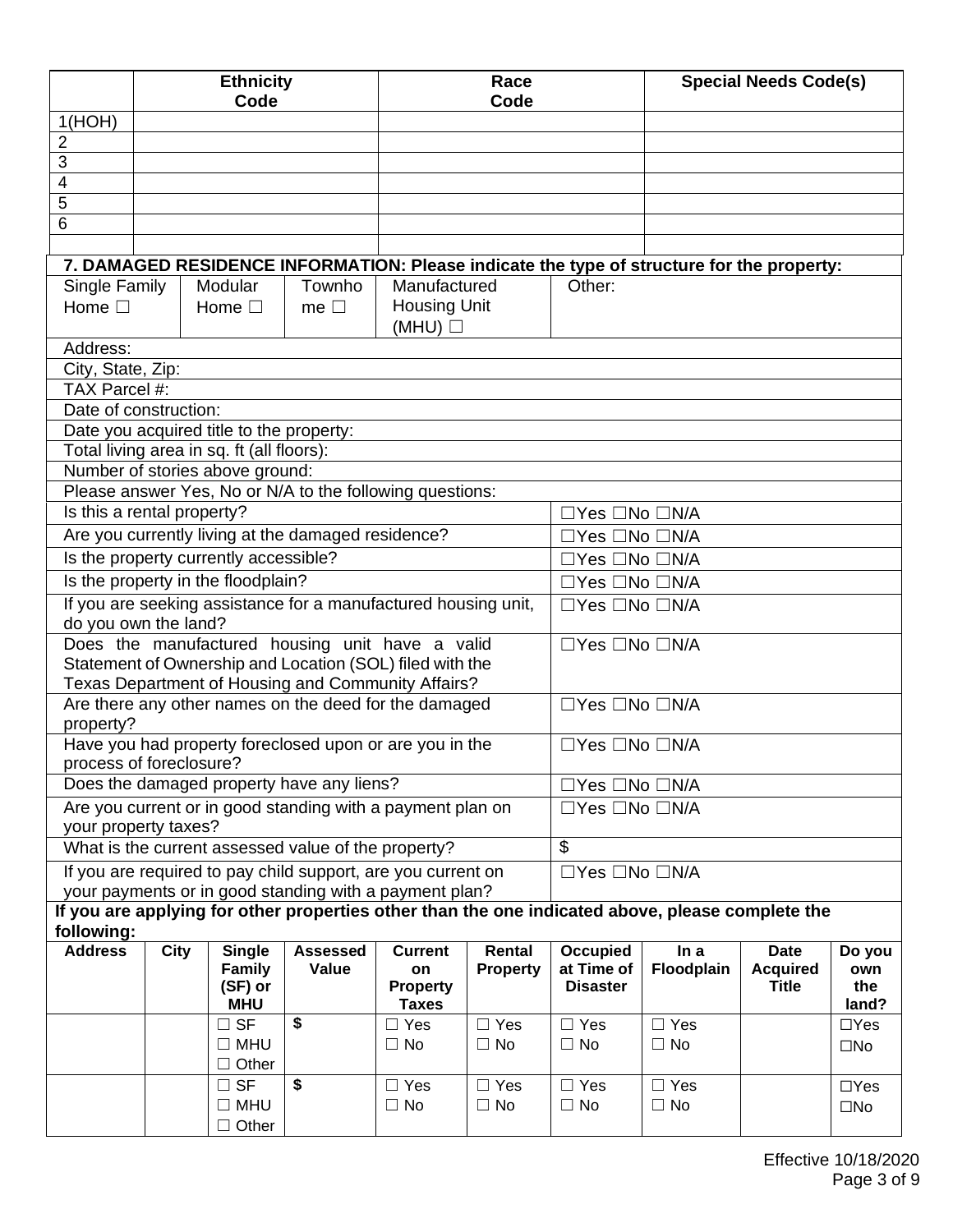|  | ∣ SF           | Ψ | Yes | Yes | Yes<br>$\Box$ | Yes | $\Box$ Yes   |
|--|----------------|---|-----|-----|---------------|-----|--------------|
|  | MHU            |   | No  | No  | $\Box$<br>No  | No  | $\square$ No |
|  | Other          |   |     |     |               |     |              |
|  | $\sqsupset$ SF | ∾ | Yes | Yes | $\Box$<br>Yes | Yes | $\Box$ Yes   |
|  | <b>MHU</b>     |   | No  | No  | No            | No  | $\square$ No |
|  | Other          |   |     |     |               |     |              |

## **8. HOUSING ASSISTANCE RECEIVED PREVIOUSLY:**

Have you applied for any storm-related assistance for damage to your home from any source (local, state, federal, private)?

If yes, proceed with this section. Use extra pages to record damage history as needed.

| <b>Source</b>                                                                                     | Amount                 | <b>Date Received</b> | <b>Account Number</b> |
|---------------------------------------------------------------------------------------------------|------------------------|----------------------|-----------------------|
| 1. FEMA: Federal Emergency                                                                        |                        |                      |                       |
| <b>Management Agency</b>                                                                          |                        |                      |                       |
| 2. SBA: Small Business Administration                                                             |                        |                      |                       |
| 3. Insurance: Hazard, Wind, Flood                                                                 |                        |                      |                       |
| 4. Other Describe:                                                                                |                        |                      |                       |
| Have you received assistance from any federal program to repair your home PRIOR<br>to this event? |                        |                      |                       |
| List the names of the programs (e.g., HOME, CDBG, GLO/FEMA etc.):                                 |                        |                      |                       |
| Have you filed insurance claims on the property in last 10 years? $\Box$ Yes $\Box$ No $\Box$ N/A |                        |                      |                       |
| Have you filed for ICC on the property in last 10 years?                                          | $Yes \Box No \Box N/A$ |                      |                       |
| Is the home substantially damaged?                                                                |                        | l Yes □ No □ N/A     |                       |

# **9. APPLICANT CERTIFICATION & RIGHT OF ENTRY:**

I/We understand that is a voluntary program and the information provided above is collected to determine if I/we are eligible to receive assistance under the Community Development Block Grant Disaster Recovery (CDBG-DR) Program.

I/We hereby certify that all the information provided herein is true and correct.

I/We understand that providing false statements or information is grounds for termination of housing assistance and is punishable under federal law.

I/We acknowledge I/we am responsible for completing and returning all required documentation to the GLO Designated Representative ("GDR") within the time period stated by the GDR. If I/we fail to provide these documents in a timely manner, or if I/we fail to respond to any inquiries made by the GDR regarding my application for assistance, I/we may be disqualified from participating in this program, or I/we may have to reapply and, consequently, the original submission date is no longer effective

I/We understand that I am under no obligation to participate and application does not guarantee any assistance or award of funding.

I/We, hereby, provide and authorize the \_\_\_\_\_\_\_\_\_\_\_\_\_\_\_\_\_\_\_\_\_\_\_ (subrecipient/ vendor) and each of their respective employees, vendors, and contractors, the "Right-of-Entry" in and onto the property describe above for the purpose of performing all necessary activities to carry out the CDBG-DR Program, including the assessment of damage and any work which I am claiming as an eligible use of prior assistance. I will confirm that the officer, official, or employee will present credentials including photo identification, and state the reason for the site visit in order to request entry.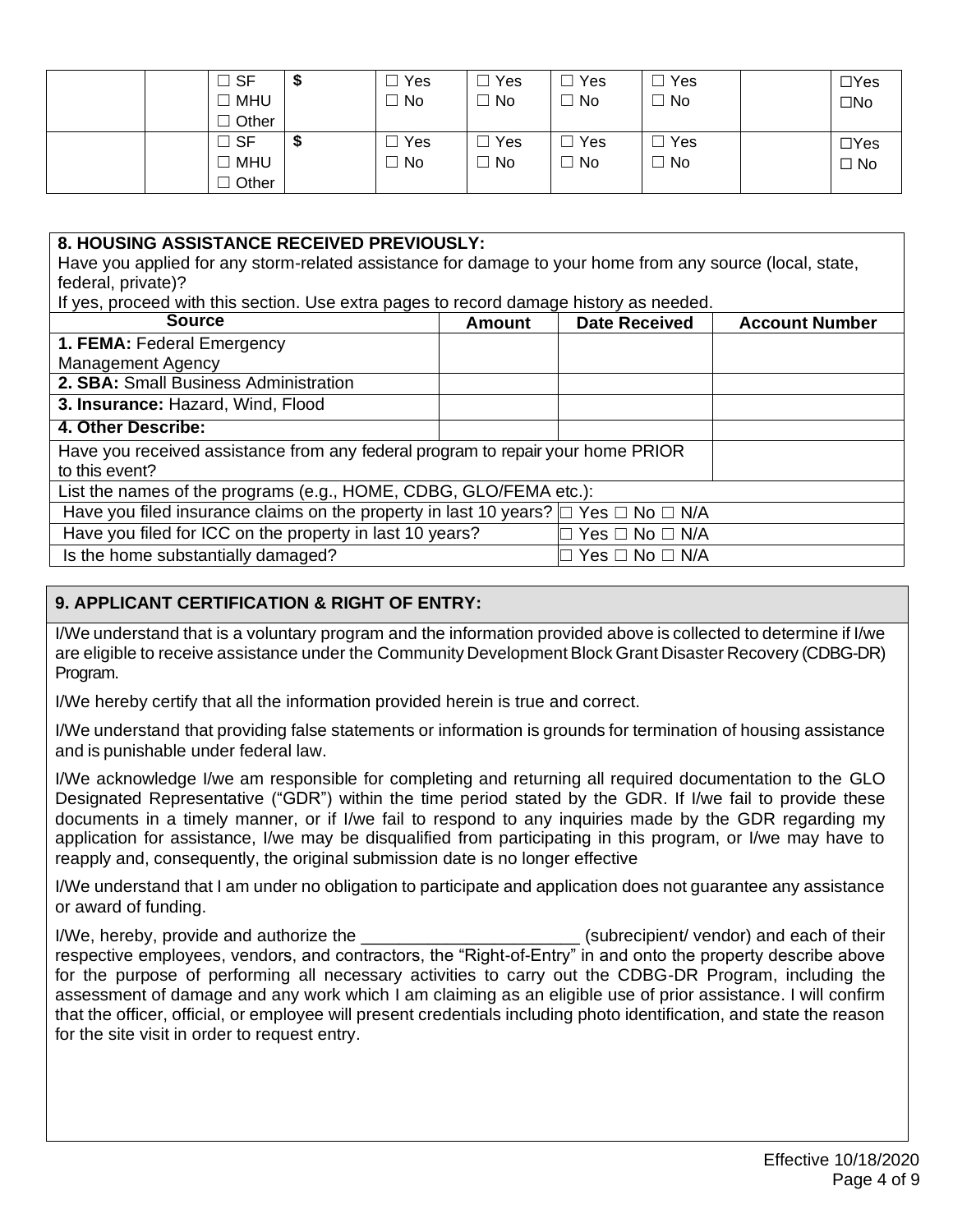### **Applicant's Certification:**

**I authorize the entity to which I am applying for assistance to obtain information about me and my household that is pertinent to determining my eligibility for participation in the CDBG-DR Program. I acknowledge that:**

- (1) A photocopy of this form is as valid as the original; AND
- (2) I have the right to review information received using this form; AND
- (3) I have the right to a copy of information provided to the entity and to request correction of any information I believe to be inaccurate; AND
- (4) All adult household members will sign this form and cooperate with the eligibility verification process.
- (5) I understand that my documents may become electronically permanent.

*WARNING: By signing this application, the applicant(s) authorizes the state or any of its duly authorized representatives to verify the information contained herein, including this section. Title 18, Section 1001 of the U.S. Code states that a person is guilty of a felony for knowingly and willingly making false or fraudulent statements to any department of the United States Government.*

| Signature of Applicant:           | Date: |
|-----------------------------------|-------|
| <b>Signature of Co-Applicant:</b> | Date: |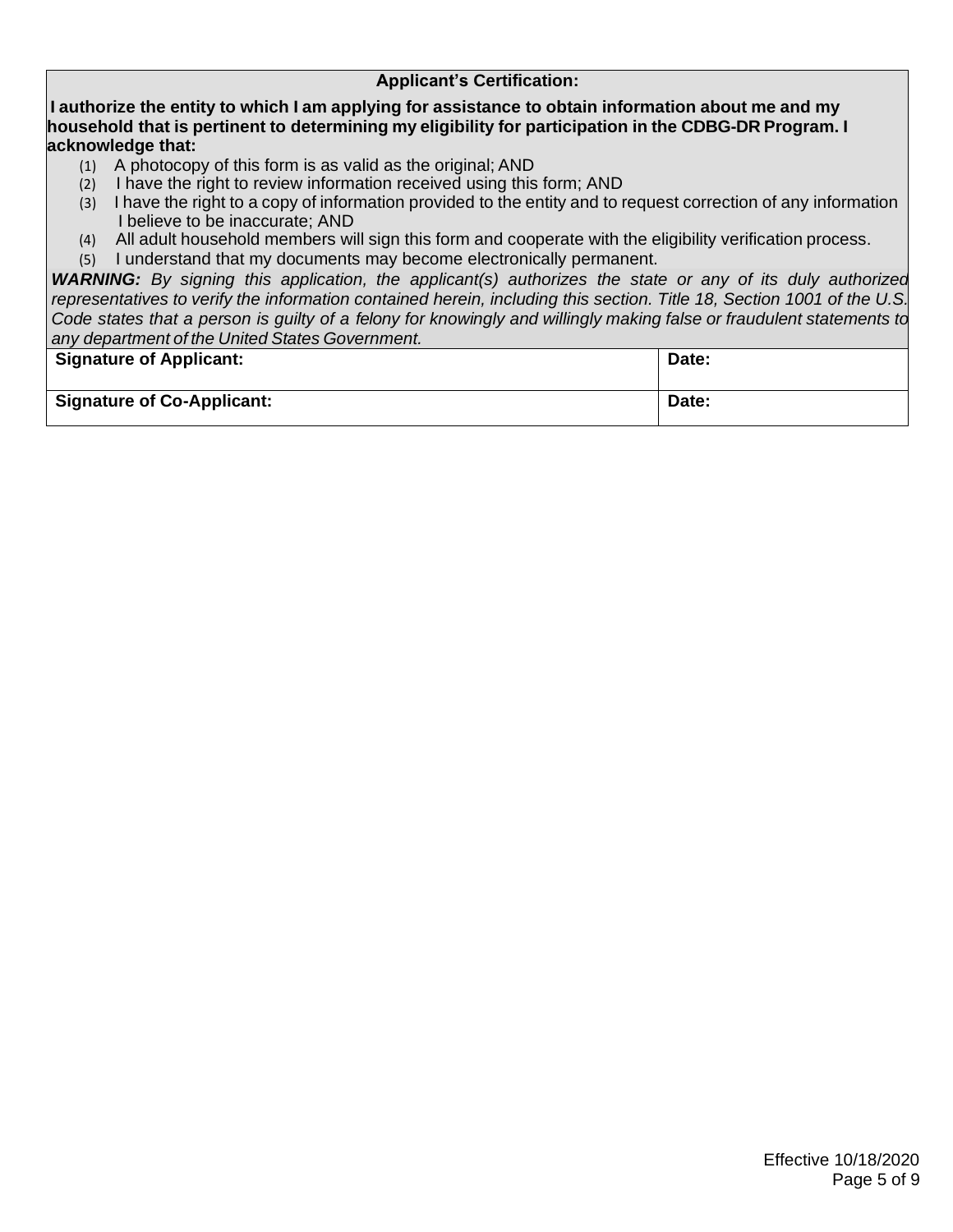| <b>10. ELIGIBILITY RELEASE:</b>                                                                                                                                                                                                                                                                                                                                                                                                                                                                                                                                                                                                                                                                                                                                                    |                                        |                               |  |  |
|------------------------------------------------------------------------------------------------------------------------------------------------------------------------------------------------------------------------------------------------------------------------------------------------------------------------------------------------------------------------------------------------------------------------------------------------------------------------------------------------------------------------------------------------------------------------------------------------------------------------------------------------------------------------------------------------------------------------------------------------------------------------------------|----------------------------------------|-------------------------------|--|--|
| Subrecipient:                                                                                                                                                                                                                                                                                                                                                                                                                                                                                                                                                                                                                                                                                                                                                                      | <b>Contract Number:</b>                |                               |  |  |
| Name:                                                                                                                                                                                                                                                                                                                                                                                                                                                                                                                                                                                                                                                                                                                                                                              |                                        |                               |  |  |
| Address:                                                                                                                                                                                                                                                                                                                                                                                                                                                                                                                                                                                                                                                                                                                                                                           |                                        |                               |  |  |
| Instructions to Applicant: Your signature on this Eligibility Release, and the signatures of each member of<br>your household who is 18 years of age or older, authorizes the above-named Subrecipient to obtain information<br>from a third party regarding your eligibility and continued participation in the:                                                                                                                                                                                                                                                                                                                                                                                                                                                                  |                                        |                               |  |  |
| <b>Community Development Block Grant Disaster Recovery (CDBG-DR) Program</b>                                                                                                                                                                                                                                                                                                                                                                                                                                                                                                                                                                                                                                                                                                       |                                        |                               |  |  |
| Privacy Act Notice Statement: The Texas General Land Office (GLO) or Subrecipient named above require the<br>collection of the information listed in this form to determine an applicant's eligibility for the CDBG-DR Program. This<br>information will be used to establish the level of benefits for which the applicant is eligible to receive and to verify<br>the accuracy of the information furnished. Information received from an applicant as a result of verifying an<br>applicant's eligibility may be released to the appropriate federal, state, and local agencies or, when relevant, to<br>civil, criminal, or regulatory investigators, and to prosecutors. Failure to provide any information may result in delay<br>or rejection of your eligibility approval. |                                        |                               |  |  |
| Each adult member of the household must sign this Eligibility Release prior to the receipt of benefits to establish<br>continued eligibility.                                                                                                                                                                                                                                                                                                                                                                                                                                                                                                                                                                                                                                      |                                        |                               |  |  |
| Note: THIS GENERAL CONSENT MAY NOT BE USED TO REQUEST A COPY OF A TAX RETURN. If a<br>copy of a tax                                                                                                                                                                                                                                                                                                                                                                                                                                                                                                                                                                                                                                                                                |                                        |                               |  |  |
| return is needed, IRS Form 4506, "Request for a Copy of Tax Form" must be prepared and signed<br>separately.                                                                                                                                                                                                                                                                                                                                                                                                                                                                                                                                                                                                                                                                       |                                        |                               |  |  |
| Information Covered: Inquiries may be made about items initialed below by the applicant.                                                                                                                                                                                                                                                                                                                                                                                                                                                                                                                                                                                                                                                                                           |                                        |                               |  |  |
| <b>Description</b>                                                                                                                                                                                                                                                                                                                                                                                                                                                                                                                                                                                                                                                                                                                                                                 | <b>Verification</b><br><b>Required</b> | <b>Initials of Applicants</b> |  |  |
| Disaster Assistance (FEMA, SBA, Insurance, etc.)                                                                                                                                                                                                                                                                                                                                                                                                                                                                                                                                                                                                                                                                                                                                   | X                                      |                               |  |  |
| Income (all sources)                                                                                                                                                                                                                                                                                                                                                                                                                                                                                                                                                                                                                                                                                                                                                               | X                                      |                               |  |  |
| Occupancy Preference (Special Needs) (if<br>applicable)                                                                                                                                                                                                                                                                                                                                                                                                                                                                                                                                                                                                                                                                                                                            | X                                      |                               |  |  |
| <b>Child Support Verification</b>                                                                                                                                                                                                                                                                                                                                                                                                                                                                                                                                                                                                                                                                                                                                                  | X                                      |                               |  |  |
| Other (list): Dependent Information:<br><b>Full-time Student</b>                                                                                                                                                                                                                                                                                                                                                                                                                                                                                                                                                                                                                                                                                                                   | X                                      |                               |  |  |
| <b>Disabled Household Member</b><br>Minor Children<br>X                                                                                                                                                                                                                                                                                                                                                                                                                                                                                                                                                                                                                                                                                                                            |                                        |                               |  |  |
|                                                                                                                                                                                                                                                                                                                                                                                                                                                                                                                                                                                                                                                                                                                                                                                    |                                        |                               |  |  |
|                                                                                                                                                                                                                                                                                                                                                                                                                                                                                                                                                                                                                                                                                                                                                                                    |                                        |                               |  |  |
|                                                                                                                                                                                                                                                                                                                                                                                                                                                                                                                                                                                                                                                                                                                                                                                    |                                        | $Eff$ ootiya 10/19/2020       |  |  |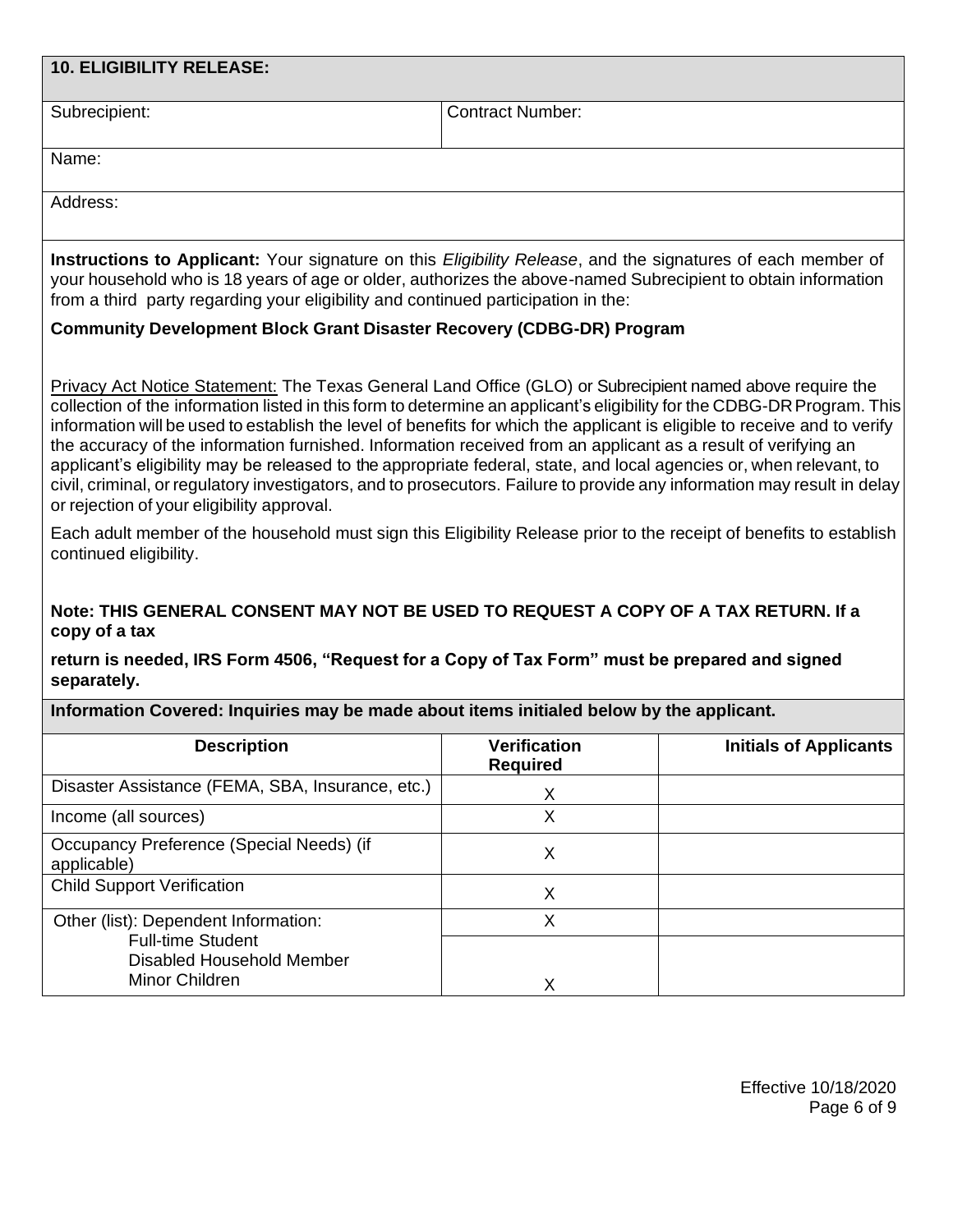### **WARNING:**

By signing this application, the applicant(s) authorizes the state or any of its duly authorized representatives to verify the information contained herein, including this section. Any person who knowingly makes a false claim or statement to Housing and Urban Development (HUD) may be subject to civil or criminal penalties under 18 U.S.C. 287, 1001 and 31 U.S.C. 3729. Title 18, Section 1001 of the U.S. Code states that a person is guilty of a felony for knowingly and willfully makes false or fraudulent statements to any department of the United States Government. **Signature of Applicant: Date:**

|                                   | ----- |
|-----------------------------------|-------|
| <b>Signature of Co-Applicant:</b> | Date: |

#### **FOR ADMINISTRATIVE USE**

Subrecipient, please identify the type of assistance needed:

☐ Buyout

☐ Acquisition

☐ Down Payment

*Disclaimer: The Texas General Land Office has made every effort to ensure the information contained on this form is accurate and in compliance with the most up-to-date CDBG-DR and/or CDBG-MIT federal rules and regulations, as applicable. It should be noted that the Texas General Land Office assumes no liability or responsibility for any error or omission on this form that may result from the interim period between the publication of amended and/or revised federal rules and regulations and the Texas General Land Office's standard review and update schedule.*

> Effective 10/18/2020 Page 7 of 9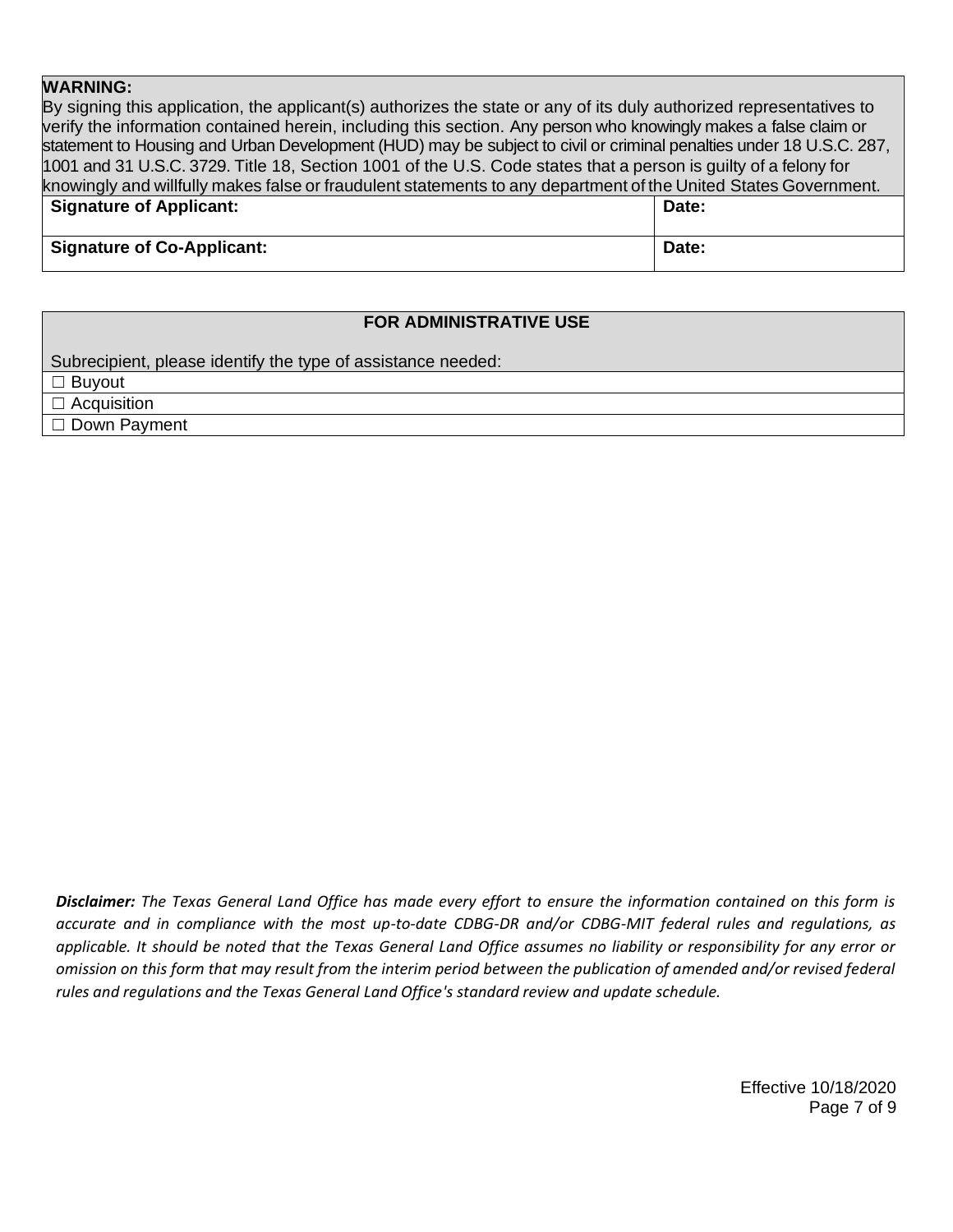#### **PLEASE PROVIDE ALL APPLICABLE DOCUMENTS LISTED BELOW TO ENSURE THAT YOUR APPLICATION WILL BE PROCESSED IN AN EXPEDITED MANNER.**

- ☐ Completed Buyout /Acquisition Intake Application
- ☐ Driver's license, state-issued ID, or U.S. passport.
- ☐ 2018 or 2019 tax returns (1040) signed and submitted *(If 2019 tax return has not been filed, applicant may submit 2019 W2.)* or applicable tax return at the time of application.
- $\Box$  Salary/wage: (last 3 months of pay stubs OR signed statement from employer stating wage and frequency of payment).
- $\Box$  Benefits: social security or disability, retirement, SSA, TANF, pension, or annuity (current letter of benefits should include benefit amount).
- $\Box$  Unemployment income: current letter of benefits or printouts (should include benefit amount).
- $\Box$  Child support documentation (If applicable).

☐ Deed in applicant's name, *OR*

 $\Box$  Fee simple title (if deed or title cannot be provided, your case manager will work with you to identify other methods of verifying ownership).

☐ Property tax records demonstrating homestead exemption for the property of application, *OR*

 $\Box$  Utility bill in the applicant's name at the time of the disaster event. (if tax records or utility bills cannot be provided, your case manager will work with you to identify other methods of verifying ownership).

- ☐ Most recent mortgage statement
- ☐ Statement of Ownership and Location (SOL) documentation (If applicable)
- $\Box$  Copies of receipts, in applicant's name, for the home repairs that have been made to the damaged proper
- ☐ FEMA Award/Denial Letter.
- ☐ Small Business Administration (SBA) Award/Denial Letter.
- $\Box$  Private insurance letter (If you did not have private insurance, a written, signed and dated statement indicating that you had no private insurance will be acceptable).

Effective 10/18/2020 Page 8 of 9